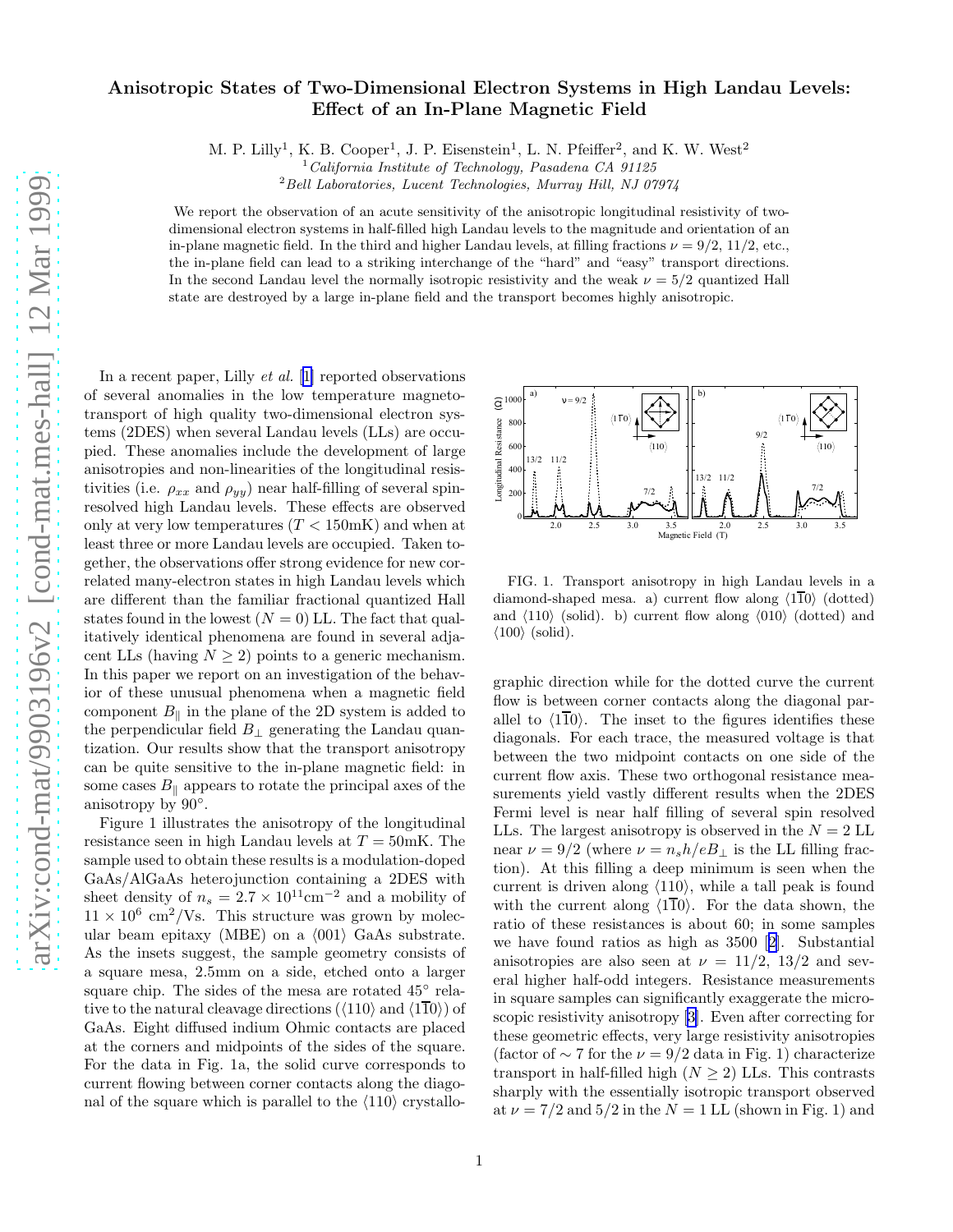

FIG. 2. Interchange of resistivity anisotropy at  $\nu = 9/2$ due to an in-plane magnetic field along  $\langle 110 \rangle$ .

at  $\nu = 3/2$  in the  $N = 0$  lowest LL. Fig. 1b demonstrates that for currents applied between opposing midpoints of the square, i.e. along the  $\langle 100 \rangle$  and  $\langle 010 \rangle$  directions, little anisotropy is seen at any filling factor. Collectively, these results show that the principal axes of the transport anisotropy are roughly aligned along the  $\langle 110 \rangle$  and  $\langle 1\overline{10} \rangle$ directions. We emphasize that the anisotropy axes observed in this "diamond" mesa are precisely the same as was found earlier[[1\]](#page-4-0) using a simple cleaved square (from the same parent MBE wafer) having edges along  $\langle 110 \rangle$ and  $\langle 110 \rangle$ . This demonstrates that the orientation of the boundaries of the 2DES does not influence the orientation of the anisotropy.

Let us now turn to the effect of an added *in-plane* magnetic field  $B_{\parallel}$ . Given the large anisotropies observed near  $\nu = 9/2, 11/2, 13/2,$  etc., it is essential to examine not only the dependence on the magnitude of  $B_{\parallel}$ , but also on its direction. Consequently, we here report the results of separate experiments with  $B_{\parallel}$  oriented along  $\langle 110 \rangle$  and  $\langle 110 \rangle$ . Four different cooldowns from room temperature were required, two for each field orientation. In each case, the magnitude of  $B_{\parallel}$  was adjusted in situ at low temperature by tilting the sample relative to an applied magnetic field. Obviously, the perpendicular component of the field  $B_{\perp}$  is constant during studies of a given Landau level filling fraction.

Figure 2 shows the effect of tilting the sample on the longitudinal resistance in the vicinity of  $\nu = 9/2$  when the in-plane magnetic field lies along  $\langle 110 \rangle$ . For these and all subsequent data in this paper, the sample geometry is a simple  $5 \times 5$  mm<sup>2</sup> cleaved square with contacts on the corners and at the midpoints of the sides.  $R_{xx}$  refers to the resistance observed with the current flowing between midpoint contacts on opposite sides of the square along a line parallel to the  $\langle 110 \rangle$  direction. The measured voltage difference is that between corner contacts on one side of

the current flow axis. Similarly,  $R_{yy}$  refers to the same basic configuration but rotated by 90◦ so that the average current flow is along the  $\langle 110 \rangle$  direction. The three panels in the figure show these resistances at  $T = 50$ mK plotted versus perpendicular magnetic field  $B_{\perp}$  at tilt angles  $\theta = 0$ , 11<sup>°</sup>, and 34<sup>°</sup>. The figure reveals that the large peak in  $R_{xx}$  at  $\nu = 9/2$  seen at  $\theta = 0$  is rapidly suppressed as the sample is tilted. Eventually, the peak in  $R_{xx}$  is replaced by a minimum. At the same time, the deep minimum in  $R_{yy}$  at  $\theta = 0$  behaves in essentially the opposite fashion: it transforms into a tall peak. At around  $\theta = 11^{\circ}$  the two resistance traces are comparable in magnitude throughout the range  $4 < \nu < 5$ . By  $\theta = 34^{\circ}$ , however, the resistance at  $\nu = 9/2$  is again strongly anisotropic, but with principal axes that are rotated by 90◦ in the 2D plane relative to their orientation at  $\theta = 0$ . Thus, the addition of a sufficiently large in-plane magnetic field directed along the  $\langle 110 \rangle$  changes the "hard" transport direction (i.e. high resistance) at  $\nu = 9/2$  from  $\langle 110 \rangle$  to  $\langle 110 \rangle$  and the "easy" direction (low resistance) from  $\langle 110 \rangle$  to  $\langle 110 \rangle$ .

We find that tilting produces a similar "interchange effect" on the anisotropic resistances at all half odd integer filling from  $\nu = 9/2$  to  $21/2$  (and possibly beyond) provided that  $B_{\parallel}$  is directed along  $\langle 110 \rangle$ . This is demonstrated by the left-hand panels of Fig. 3 where values of  $R_{xx}$  and  $R_{yy}$  at  $\nu = 9/2, 11/2, 13/2,$  and  $15/2$  are plotted versus  $B_{\parallel}$ . The figure shows that in each case the  $R_{xx} > R_{yy}$  anisotropy seen at  $B_{\parallel}=0$  (i.e. at  $\theta = 0$ ) gives way to the opposite condition,  $R_{xx} < R_{yy}$ , at large  $B_{\parallel}$ . Interestingly, the data also show that the cross over point (where  $R_{xx} \approx R_{yy}$ ) occurs at approximately the same in-plane field,  $B_{\parallel} \approx 0.5$ T, at each filling factor.

The right-hand panels of Fig. 3 shows that tilting with  $B_{\parallel}$  directed along the  $\langle 1\overline{1}0\rangle$  direction produces very different results than with  $B_{\parallel}$  along  $\langle 110 \rangle$ . While the resistances  $R_{xx}$  and  $R_{yy}$  at  $\nu = 9/2$  do again interchange, a larger in-plane field is required and the net transport anisotropy at large tilt angle is considerably weaker than in the corresponding experiment with  $B_{\parallel}$  along  $\langle 110 \rangle$ . At the higher half-odd integer fillings the difference between the two different orientations of  $B_{\parallel}$  is even more striking. At  $\nu = 11/2$ , for example, applying  $B_{\parallel}$  along  $\langle 1\overline{1}0 \rangle$ has hardly any effect at all, while for  $B_{\parallel}$  along  $\langle 110 \rangle$ the resistances interchange dramatically and lead to an anisotropy ratio at large tilt angles that exceeds its value at  $\theta = 0$ . This very different behavior between  $\nu = 9/2$ and 11/2 is particularly interesting since these two filling factors belong to the *same*  $N = 2$  orbital LL. In the  $N = 3$  LL applying  $B_{\parallel}$  along  $\langle 1\overline{1}0\rangle$  does have a substantial effect on  $\nu = 13/2$  but it is not nearly so strong as the interchange observed when  $B_{\parallel}$  is along  $\langle 110 \rangle$ . At  $\nu = 15/2$ , like  $\nu = 11/2$ , there is little or no effect with  $B_{\parallel}$  along  $\langle 1\overline{1}0\rangle$ . Higher half-odd integers (e.g.  $\nu = 17/2$ , 19/2, and 21/2) also show virtually no dependence upon an in-plane magnetic field directed along  $\langle 1\overline{1}0\rangle$ .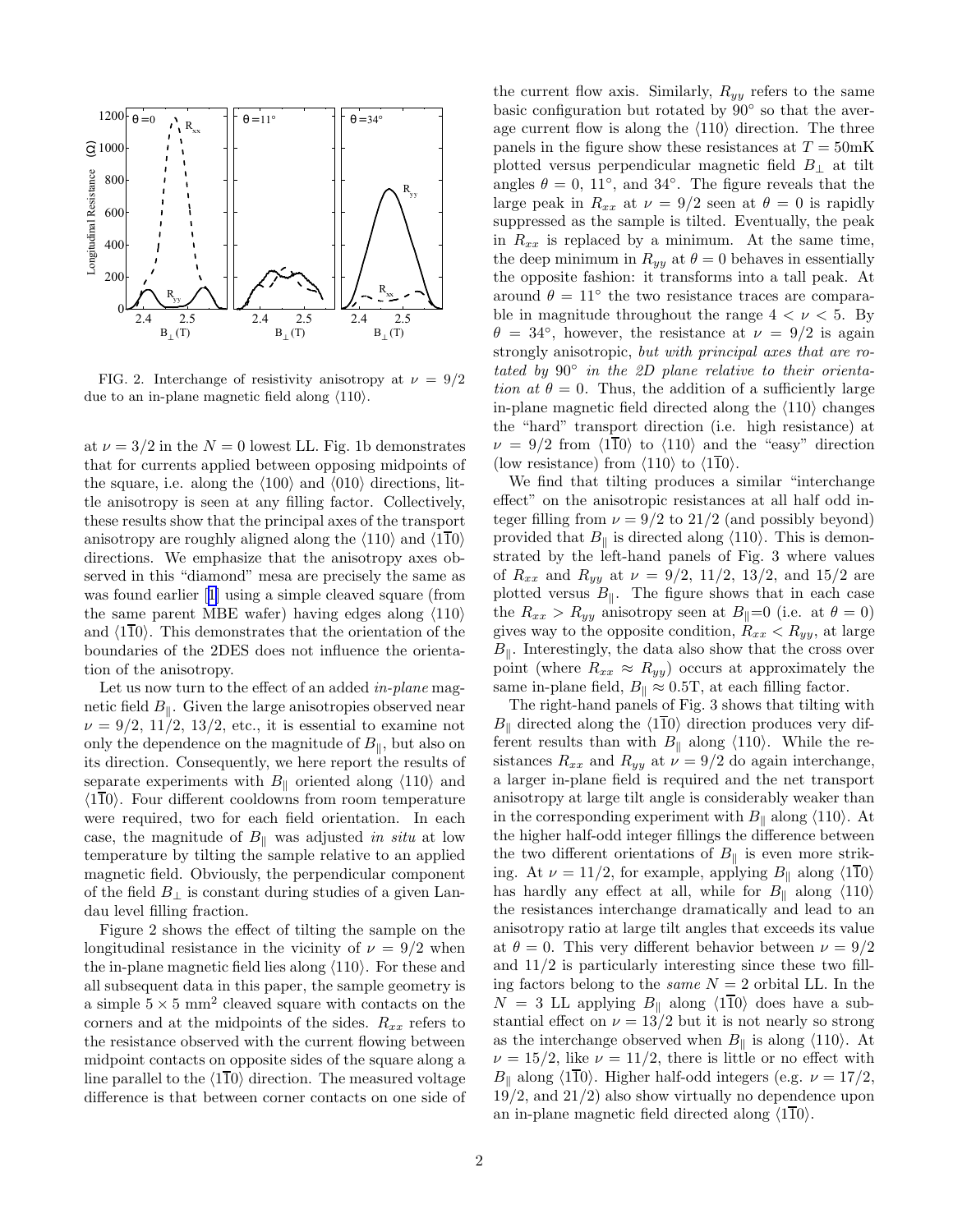

FIG. 3. Dependence of  $R_{xx}$  and  $R_{yy}$  at  $\nu = 9/2 - 15/2$  on an in-plane magnetic field at  $T = 50$ mK. Left panels:  $B_{\parallel}$  along  $\langle 110 \rangle$ . Right panels:  $B_{\parallel}$  along  $\langle 1\overline{1}0 \rangle$ .

In some cases, e.g.  $\nu = 11/2, 15/2, 19/2,$  etc., the inplane magnetic field appears to exert a "torque" on the anisotropy axes. No effect is seen for  $B_{\parallel}$  along  $\langle 1\overline{1}0 \rangle$  but a large effect, which ultimately interchanges the "easy" and "hard" transport directions, is observed when  $B_{\parallel}$  is along  $\langle 110 \rangle$ . This interchange results in the high resistance or "hard" transport direction being parallel to  $B_{\parallel}$ . It is tempting to suggest that for these filling factors the anisotropy axes smoothly rotate as  $B_{\parallel}$  is applied along  $\langle 110 \rangle$ . We would then expect to find some intermediate value of  $B_{\parallel}$  where these axes are rotated by 45<sup>°</sup> relative to their  $B_{\parallel}=0$  orientation. We searched for this by performing transport measurments in which the current was driven along  $\langle 100 \rangle$  and  $\langle 010 \rangle$  using corner contacts along diagonals to the square. At no intermediate value of  $B_{\parallel}$ was a large anisotropy detected along these directions.

As Lilly *et al.* [[1\]](#page-4-0) and subsequently Du *et al.* [\[4](#page-4-0)] observed, the anisotropic transport in half-filled high Landau levels is a very low temperature  $(T < 150 \text{mK})$  phenomenon. Our data reveal that this largely remains the case in the presence of the in-plane magnetic field. At very large  $B_{\parallel}$  there is some evidence that the interchanged anisotropy can persist to higher temperatures than at  $\theta = 0$  but this is an issue best left to a future publication.

Transport near half filling of high Landau levels is, in addition to anisotropic, substantially non-linear. Lilly

et al. [1] observed that the large resistivity peak in  $R_{xx}$ grows substantially if a dc current is added to the small ac excitation. Similarly,  $R_{yy}$  falls when the dc current is applied. While the  $R_{xx}$  non-linearity is clearly inconsistent with electron heating, the situation is not as clear for  $R_{yy}$ . In any, case we report here that these nonlinearities also appear to interchange in the same way as the resistances themselves do when an in-plane field is applied.

The origin of the effects of an in-plane magnetic field on the anisotropic states of high mobility 2D electron systems at half filling of highly excited Landau levels is not understood. This is not surprising since the origin of the large anisotropy in high LLs, even without any in-plane magnetic field, is itself not understood. Interesting suggestions, based upon Hartree-Fock calculations, of unidirectional charge density waves ("stripes") have been advanced [\[5](#page-4-0),[6\]](#page-4-0), but quantum fluctuations are predicted to be severe and to possibly break up the stripes and produce liquid crystalline behavior [\[7](#page-4-0)]. Recent numerical calculations [\[8](#page-4-0)] have shown that near half filling of high LLs 2D electron systems become extremely susceptible to periodic potential modulations having wavelengths comparable to the cyclotron radius. What is clear from the experiments is that under the appropriate conditions (i.e. very high sample mobility, very low temperatures, and half filling of the third and higher LLs) 2D electron systems develop a macroscopic transport anisotropy. The evidence strongly suggests that this is an intrinsically many-electron effect. It is also clear that if the manyelectron state has lost full rotational symmetry, some mechanism must exist for orienting that state over the macroscopic (∼mm) dimensions of our samples. All of the GaAs heterostructure samples we have studied (11 from 7 different MBE wafers) show, in the absence of tilting, the same anisotropy axes. The orientation of these axes appear to be immune to thermal cycling to room temperature, magnetic field reversal, and changing the geometry of the 2DES (e.g. the "diamond" mesa discussed above). These facts suggest that the anisotropy axes may be determined by something internal to the MBE-grown GaAs heterostructure, at least in the absence of an in-plane magnetic field. Possibilities include known growth instabilities which lead to oblong islands on the sample surface oriented along the  $\langle 110 \rangle$  crystal direction [\[9](#page-4-0)] and anisotropies in the GaAs bandstructure owing to the lack of inversion symmetry at the heterointerface [\[10](#page-4-0)].

An in-plane magnetic field  $B_{\parallel}$  couples to a 2D electron gas through the electron spin and via the finite thickness of the electron wavefunction in the direction normal to the 2D plane. In the former case,  $B_{\parallel}$  adds to the already significant spin Zeeman energy produced by the perpendicular magnetic field  $B_{\perp}$ . The high sensitivity of the transport coefficients to relatively small  $B_{\parallel}$  (e.g. at  $\nu = 9/2$  the 60-fold resistance anisotropy at  $\theta = 0$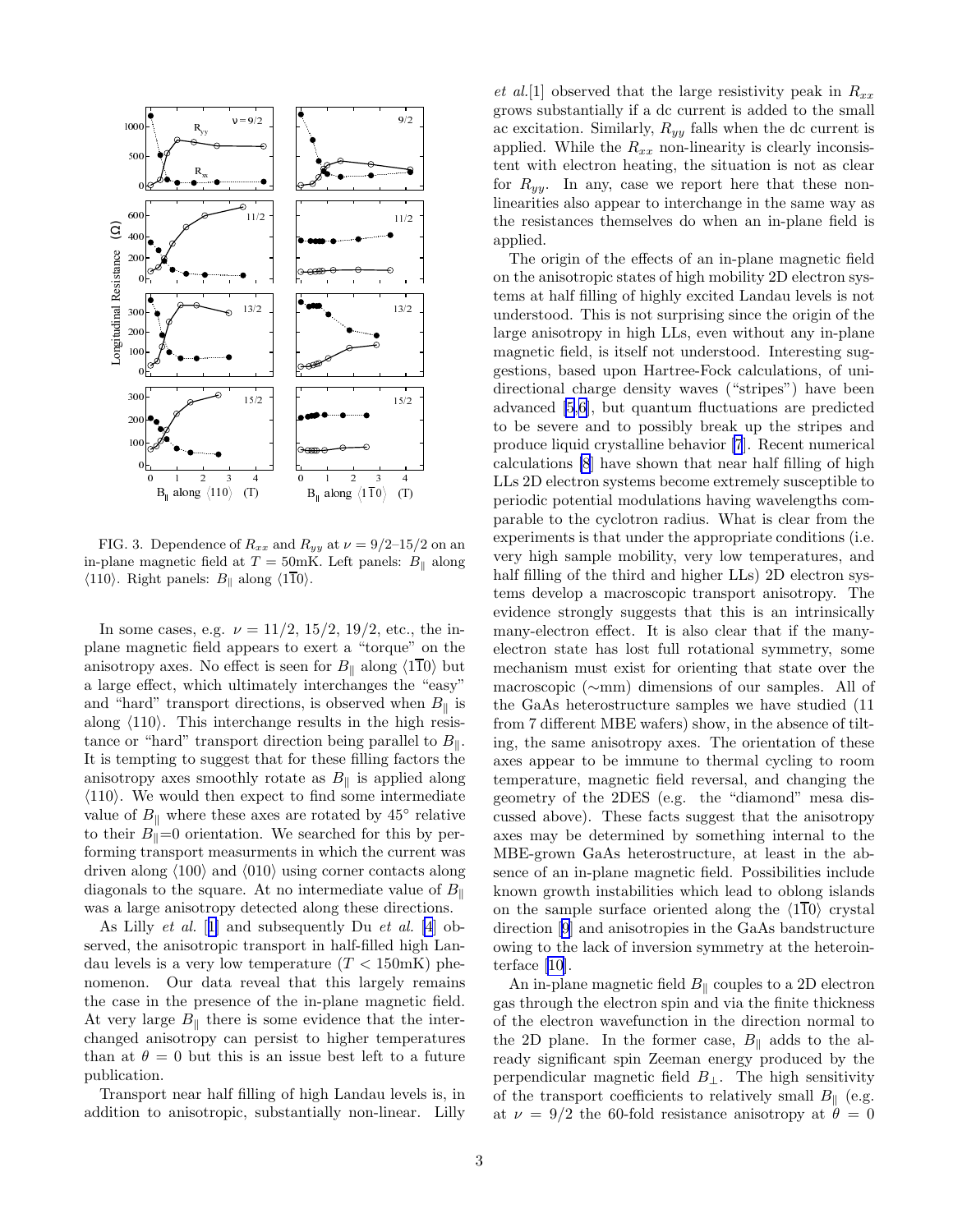is wiped out entirely by  $\theta \approx 11^\circ$  where  $B_{\parallel}/B_{\perp} \approx 0.19$ ) suggests that small increases in the spin flip energy are not the most important effect of the in-plane field. On the other hand, the in-plane field itself leads to mixing of the different subbands of the heterostructure confinement potential. In the presence of the perpendicular field, this subband mixing is accompanied by Landau level mixing. The cyclotron orbits become anisotropically distorted [\[11](#page-4-0)] by the in-plane field. Since the resistivity of the 2D system is highly anisotropic at  $B_{\parallel} = 0$ , it is plausible that such distortions could lead to a sensitivity to the direction, as well as the magnitude, of the in-plane magnetic field.

Since the in-plane magnetic field breaks the rotational invariance of the system, it is important to examine the dependence of the longitudinal resistance on the magnitude and direction of the in-plane magnetic field in situations other than half-odd integer filling factors. For example, in the Shubnikov-de Haas regime at low perpendicular magnetic fields we find that the addition of an in-plane field has little effect. As Lilly et al. observed<sup>[1]</sup>, the measured resistance  $R_{yy}$  typically exceeds  $R_{xx}$  by a factor of about 1.6 in this regime, even though  $B_{\parallel} = 0$ . Small anisotropies like this are commonplace in transport measurements of high mobility 2D electron systems in GaAs/AlGaAs heterostructures and they in no way obscure the massive low temperature anisotropies that appear near  $\nu = 9/2$  and other half-odd integers. In any case, we find that at  $B_\perp \approx 0.5$ T the application of  $B_{\parallel} \approx 0.87$ T along either the  $\langle 1\overline{1}0 \rangle$  or  $\langle 110 \rangle$  axes changes the resistances, and their ratio  $R_{xx}/R_{yy}$ , by only about 10%. This contrasts sharply with the situation at  $\nu = 9/2$ , 11/2, etc. where, as Fig. 3a shows, the application of this much in-plane field can changes this ratio by almost three orders of magnitude. Similarly, at high magnetic field, at  $\nu = 3/2$  in the  $N = 0$  lowest LL, we also find relatively little effect of an in-plane field. Applying  $B_{\parallel} \approx 7.7$ T along either  $\langle 110 \rangle$  or  $\langle 110 \rangle$  yields only a weak increase ( $\sim 30\%$ ) of the resistances  $R_{xx}$  and  $R_{yy}$ at  $T = 50$ mK. In-plane fields of this magnitude have an enormous impact at  $\nu = 9/2$ .

The remaining case to discuss is the  $N = 1$  first excited Landau level. This is the location of the still enigmatic  $\nu = 5/2$  fractional quantized Hall effect (FQHE). As we have stressed, in the absence of tilting, no dramatic transport anisotropies appear near half filling of either spin branch of this LL (i.e. at  $\nu = 5/2$  or 7/2). Indeed, the contrast between the giant low temperature anisotropy of  $\nu = 9/2$  in the  $N = 2$  LL and these essentially isotropic neighbors in the  $N = 1$  level is one of the most striking results reported by Lilly et al. Previous experiments [[12\]](#page-4-0) have shown that tilting steadily weakens the  $\nu = 5/2$ FQHE state. We have corroborated this result using our present sample by examining the temperature development of  $R_{xx}$  and  $R_{yy}$  at  $\nu = 5/2$ . On the other hand, as Fig. 4 shows, the resistivity in the vicinity of  $\nu = 5/2$  and



FIG. 4. Transport at 20mK in the  $N = 1$  LL. Tilting destroys the  $\nu = 5/2$  and  $7/2$  FQHE states and leaves the transport highly anisotropic. Current along  $\langle 110 \rangle$  (solid) and  $\langle 110 \rangle$ (dotted);  $B_{\parallel}$  along  $\langle 110 \rangle$ . Note the different vertical scales.

7/2 becomes strongly anisotropic as the sample is tilted. The orientation of this anisotropy is determined largely by the direction of the in-plane field: the resistance measured with current flow parallel to  $B_{\parallel}$  increases steadily upon tilting while for currents flowing perpendicular to  $B_{\parallel}$  the resistance changes only slightly. The resulting anisotropies can be quite significant: at  $\nu = 5/2$  and  $B_{\parallel} = 7.7$ T along  $\langle 110 \rangle$  we find  $R_{yy} \approx 35 R_{xx}$ . Since the magnitude of this  $B_{\parallel}$ -induced anisotropy at  $\nu = 5/2$  and 7/2 is generally stronger for  $B_{\parallel}$  along  $\langle 110 \rangle$  than  $\langle 110 \rangle$ there may also be some sensitivity to the internal crystal axes. These new results suggest that the correlation physics operative at  $\nu = 9/2$  might be becoming relevant at  $\nu = 5/2$  and 7/2. In some sense, the  $N = 1$  LL is straddling the fence between the FQHE regime in the lowest LL and the spontaneously anisotropic non-FQHE states which dominate in the  $N \geq 2$  LL. If the fragile  $\nu = 5/2$  state is destroyed by tilting, whether through a spin Zeeman or some other effect, the real question is: What takes its place at high  $B_{\parallel}$ ? Evidently the answer is something anisotropic; perhaps more akin to the  $\nu = 9/2$ state in the  $N = 2$  LL than the composite fermion liquid which is believed to describe the  $\nu = 3/2$  state in the  $N = 0$  level [\[13](#page-4-0)].

In summary, we have reported on the effect of an inplane magnetic field on transport in high Landau levels. In the third and higher Landau levels, at filling fractions  $\nu = 9/2, 11/2, 13/2,$  etc., the recently discovered strongly anisotropic many-electron states near halffilling are found to be very sensitive to the in-plane field. Depending upon the direction of the in-plane field, the "hard" and "easy" transport directions can actually interchange. In the  $N = 1$  Landau level, we find that the in-plane field not only destroys the weak  $\nu = 5/2$  and  $7/2$ fractional quantized Hall states, but replaces them with a strongly anisotropic resistivity.

We are indebted to S. Girvin, A.H. MacDonald, B. Shklovskii, S. Simon, and K. Yang for valuable discussion and the National Science Foundation for Grant DMR-